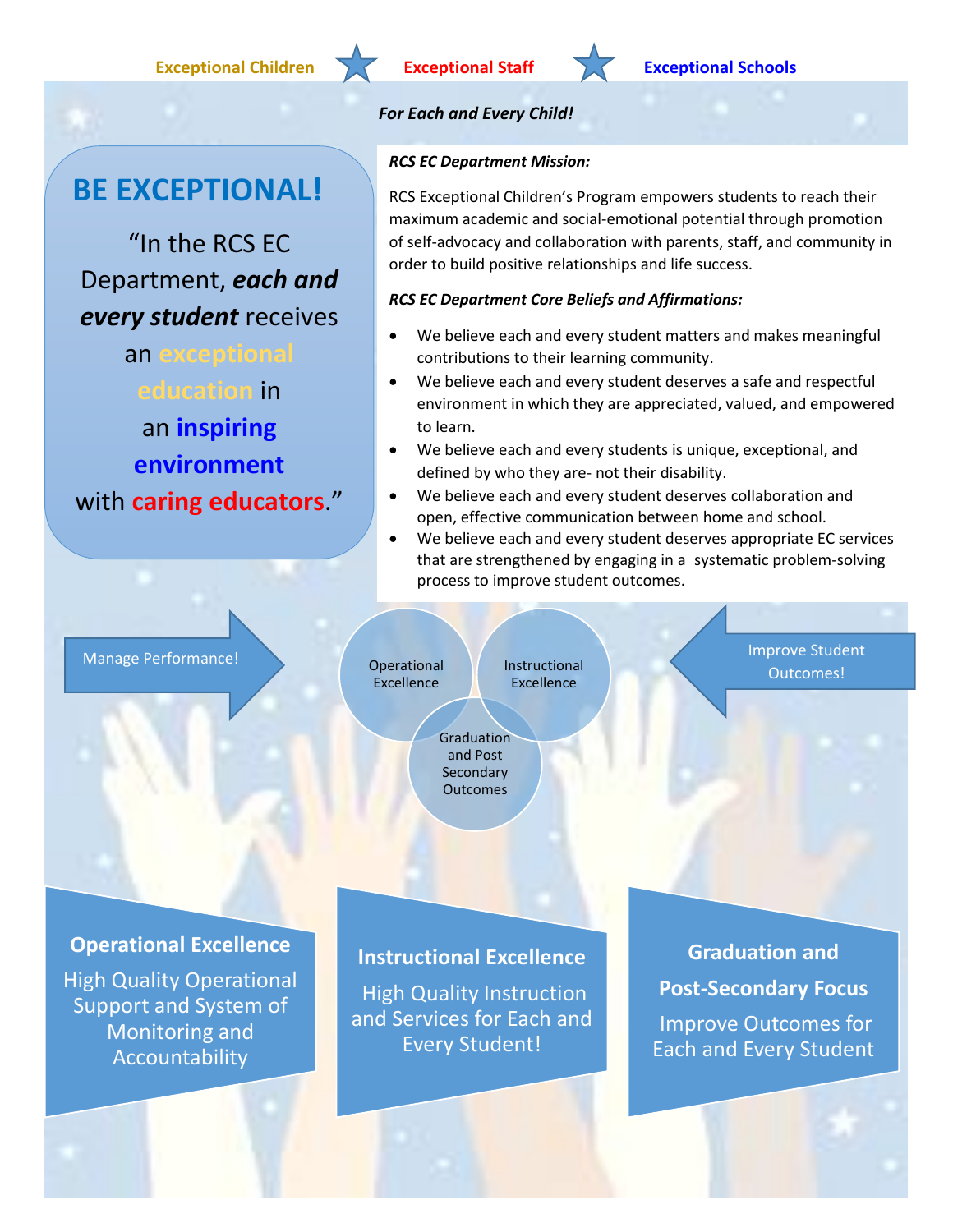### **Letter from Director of Exceptional Children's Program**

It is my honor and privilege to lead the Exceptional Children's Department, which provides programs and services for approximately 2062 students with disabilities in Rockingham County Schools. My focused intention from my first day forward is to listen and to provide the support necessary to earn your trust. I believe that with strong connections and commitment, together, we can develop the whole child and create and effective learning environment for both our students and staff members. To achieve the goal of creating the professional learning community we all desire will require continued collaboration and commitment from our school board, administration, EC Leadership team, RCS staff, EC teachers, and students! My mission as your EC Director is to maintain and grow and environment that provides every student with a sense of belonging; while helping students to grow intellectually, emotionally and socially. For me, it is critical to every student's success that they graduate from high school… prepared for both the workplace and postsecondary education with the habits of mind and skills necessary to pursue and achieve their goals and dreams. I am eager to contribute to these efforts and look forward to building great new personal and professional relationships of and about learning with each of you! Thank you for selecting me to serve our students, staff, and community!

Recently, Rockingham County Schools has released its new Strategic Plan 2020, charting a course of action that is intended to make every graduate college-prepared and career-ready. The District's Strategic plan is our roadmap for academic success that transforms teaching and learning at every school. To view the District's Strategic Plan, please visit the RCS webpage, which is available on the District's homepage.

The Exceptional Children's Department has developed an aligned strategic instructional improvement plan to: (a) support implementation of the District's Strategic Plan, (b) focus our efforts on continuing to improve outcomes for students with disabilities; and (c) meet the core elements that are monitored by the North Carolina Department of Public Instruction. The RCS Exceptional Children's Department truly has exceptional children, exceptional staff, and exceptional schools for each and every child. "In the RCS EC Department, *each and every student* receives an **exceptional education** in an **inspiring environment** with **caring educators**."

The Exceptional Children's Department Aligned Strategic Plan reflects our beliefs that each and every student matters and makes meaningful contributions to their learning community; student deserves a safe and respectful environment in which they are appreciated, valued, and empowered to learn; unique, exceptional, and defined by who they are and not their disability; deserves collaboration and open, effective communication between home and school; and deserves appropriate EC services that are strengthened by engaging in a systematic problem-solving process to improve student outcomes. This Aligned Strategic Plan crystallizes the Exceptional Children Program's commitment to implement the District's Plan and to provide exceptional instruction, services, and supports for students with disabilities.The purpose of this Aligned Strategic Instructional Improvement Plan is to seamlessly support the implementation of the District's plan to ensure that all students graduate life-ready, college prepared, and/or career-ready. This Aligned Strategic Instructional Improvement Plan is mean to be a dynamic document which will support the District's Plan, and as such, will continue to undergo revisions as measures of success are achieved and new challenges are presented. I look forward to our collaborative work and building on our success for all students in the Rockingham County School District.

Educationally Yours,

*Stephanie Lowe Austin*

Stephanie Lowe Austin, Director of Exceptional Children Rockingham County Schools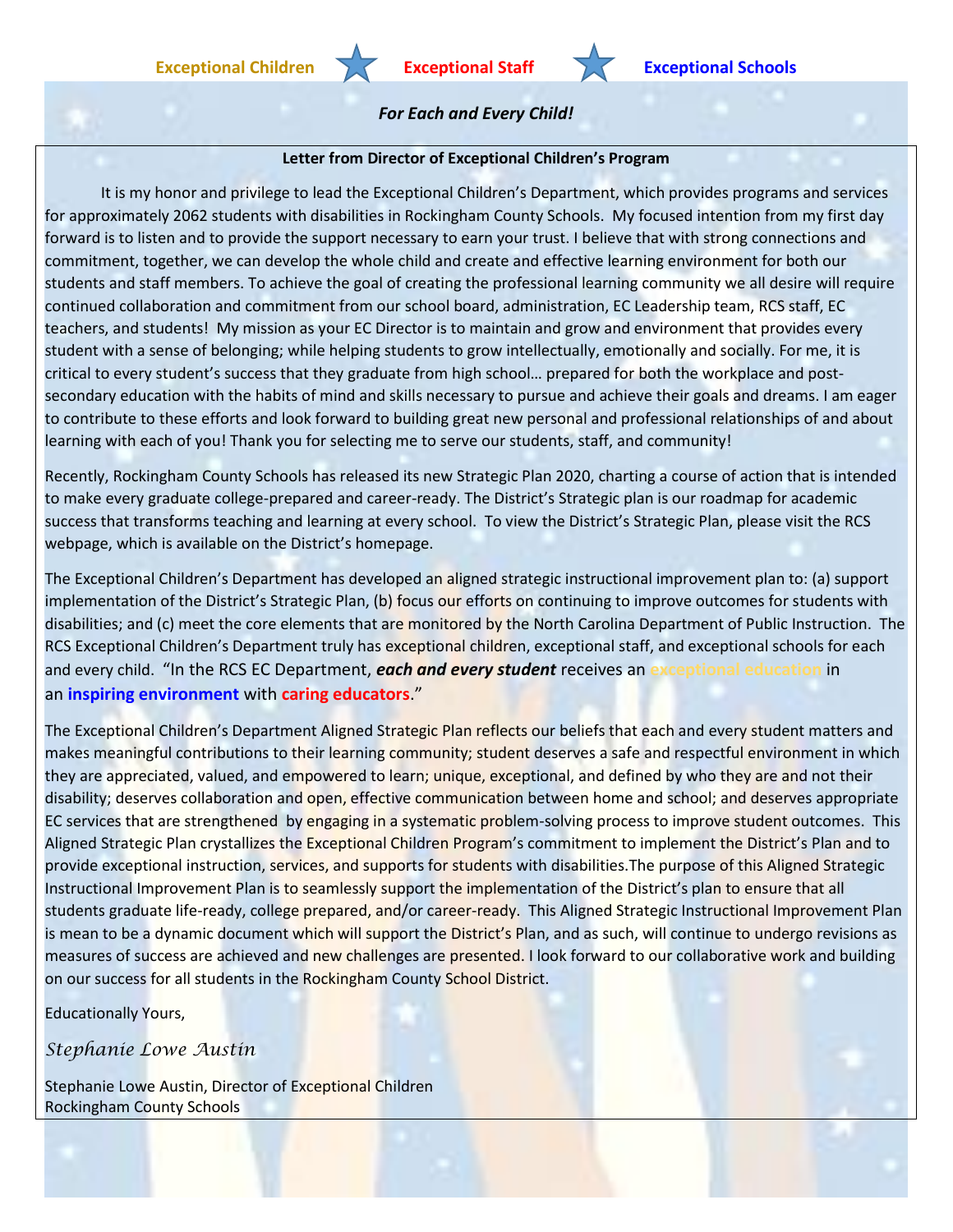

# Operational Excellence

*High Quality Operational Support and System of Monitoring and Accountability*

**Goal 1**: Maintain efficient and effective special education operational support to enhance general and special education services and support.

- 1.1 Create a Shared Vision and Instructional Improvement Plan
- 1.2 Create Team Initiated Problem Solving (TIPS) and Data Literacy Training for all EC Staff.
- 1.3 The EC leadership will solidify the audit system to collect EC file compliance data to obtain a broader, more accurate picture of baseline compliance data. (This will be completed through the use of an audit tool used to monitor overall compliance.)
- 1.4 Based on baseline data collected and staff survey results the leadership team will identify staff needs to plan and provide PD for compliance and professional growth plans, with at least 80% compliance in each of the areas of Consent, Prior Written Notice, Evaluation, Eligibility, and Transition.
- 1.5 Staff expectations will be taught and modeled to ensure strong communication and collaboration, with data collected through student and parent contacts.
- 1.6 In addition, research based practices will be monitored through a walk-through tool that focuses on communication, research based practices, progress monitoring, and overall fidelity of implementation of specialized instruction with every school meeting at least 80% by 2017-2018.
	- $\circ$  Implement data warehouse tool to improve instructional planning an access to data
	- o Share strategic plan that address department goals with staff and stakeholders
	- o Develop PDP Plan to address identified areas of need
	- o Deliver PD to address needs and provide coaching as needed
	- o Solidify system for compliance data collection
	- o Obtain baseline data using compliance system (Year 1)
	- o Provide feedback to teachers
	- o Staff Surveys-identify areas of need for trainings
	- o Trainings-go to meetings, in-service
	- o Provide staff expectations
	- o Minimal compliance- check BIP, reports,
- 1.7 RCS EC leadership will use updated data collected through state audit, surveys, compliance audit system and walk-throughs to identify areas of need to provide in-services, with at least 90% compliance in each of the areas of Consent, Prior Written Notice, Evaluation, Eligibility, and Transition by year 2018- 2019.

Notice, Evaluation, Eligibility, and Transition by year 2019-2020. Each school will obtain at least 95%

 1.8 RCS EC staff will use updated data collected through state audit, surveys, and walk-throughs to identify areas of need, with at least 95% compliance in each of the areas of Consent, Prior Written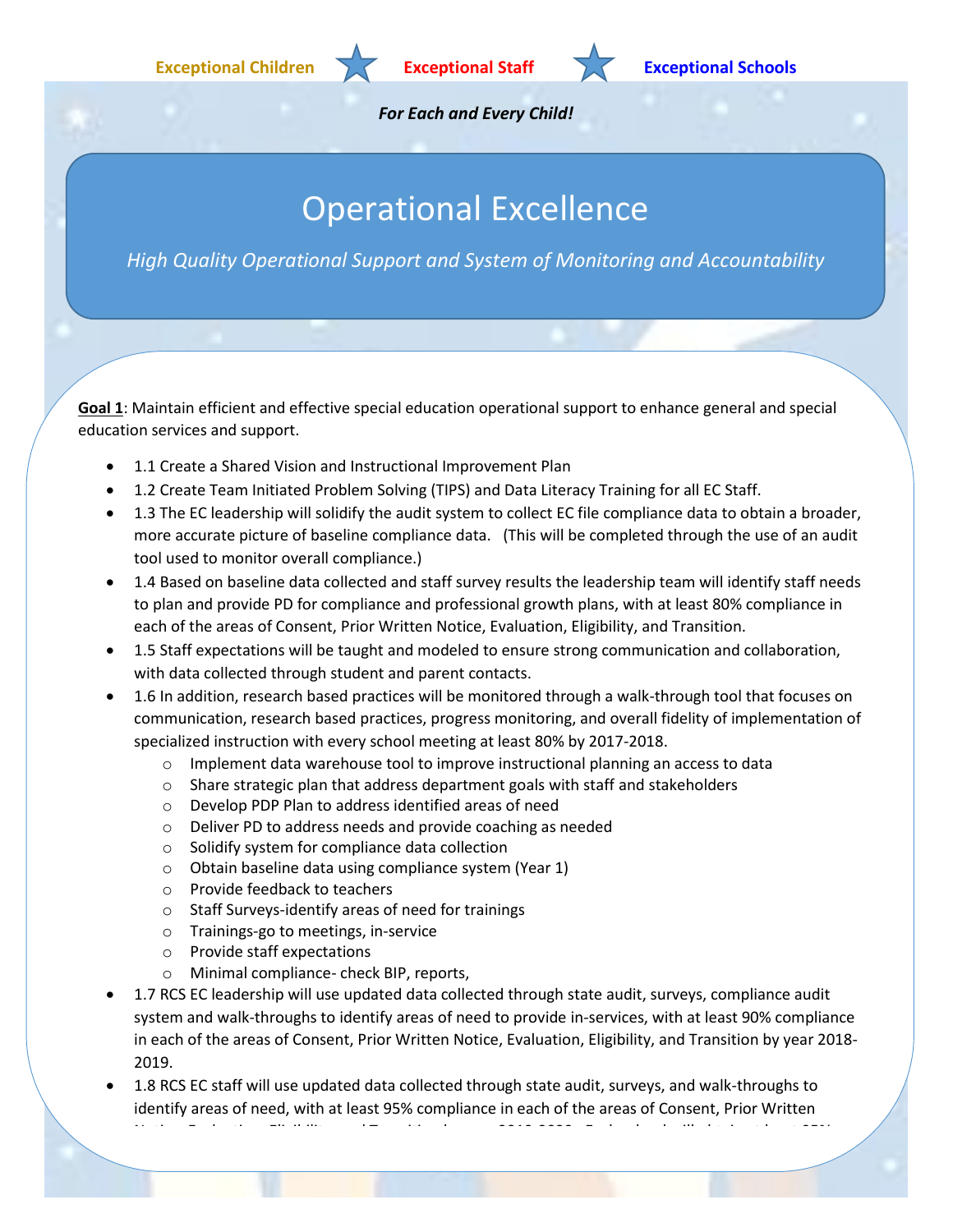

# Instructional Excellence

*High Quality Instruction and Services for Each and Every Student!*

**Goal 2:** Strengthen instructional support to students through creating a systems of monitoring educational excellence and individualized education plans for the purpose of improving student outcomes.

Therefore, the EC Department will:

- 2.1 Continue to offer and implement Behavior Foundations Training for EC staff with the goal of all EC staff completing this training by the year of 2020.
- 2.2 Identify and develop tools for progress monitoring student IEP goals;
- 2.3 Provide professional development on progress monitoring procedures;
- 2.4 Develop coaching structures in order to promote fidelity with implementation.
- 2.5 Develop Walk-Through Tool focused on three areas of instructional improvement plan (Instructional Excellence, Operational Excellence, and Graduation and Post-Secondary Outcomes).
- 2.6 Baseline progress monitoring data will be collected in scheduled increments by all EC Case managers.
- 2.7 Goal is 80% at each school by Year 3. Need base line data. Walk-through tool will be developed by August 15, 2016 and initial baseline data will be collected by October 15, 2016.
- 2.8 The EC Department will develop progress monitoring walk-through tool to assess fidelity of implementation with goal of 65% of teachers reporting that they have consistently utilized progress monitoring (PM) tool by end of year (2016-2017).
- 2.9 The EC Department will use progress monitoring walk-through tool to assess fidelity of implementation with goal of 80% of teachers reporting that they have consistently utilized progress monitoring tool by the end of the 2017-2018 school year.
- 2.10 Based on data obtained by EC coaches during walk throughs, 90% of EC teachers will report that they have consistently utilized progress monitoring tool by end of the 2018-2019 school year.
- 2.11 Based on data obtained by EC coaches during walk throughs, 100% of teachers will report that they have consistently utilized progress monitoring tool by end of the 2019-2020 school year.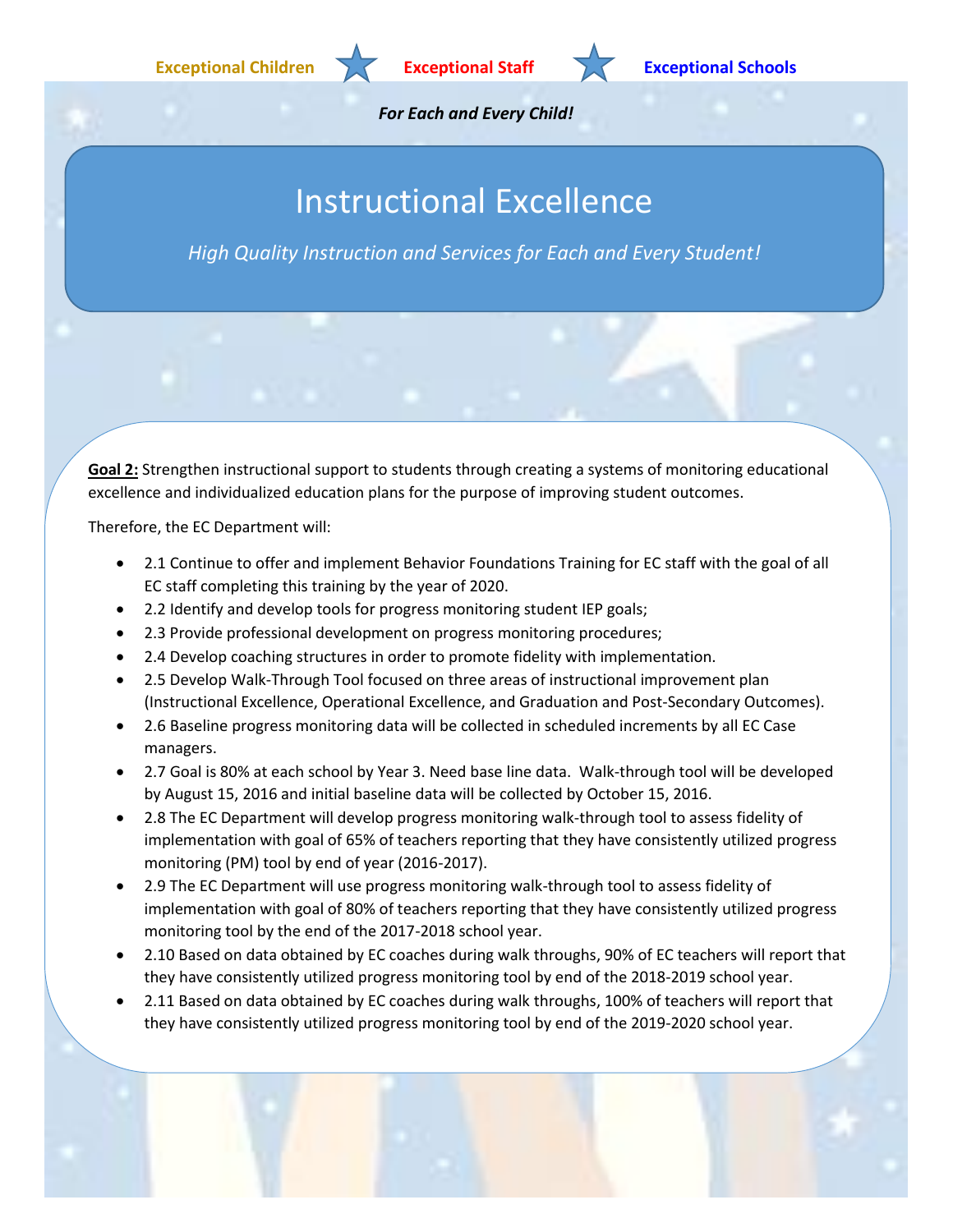

# Graduation and Post-Secondary Focus

*Improve Outcomes for Each and Every Student!*

**Goal 3**: Create a collaborative and integrated system of support in the Least Restrictive Environment to attain high levels of academic, behavioral, and social attainment.

- 3.1 Create an EC Problem Solving Committee with general and special education representatives to support improved outcomes for each and every student.
- 3.2 Effectively deliver instruction and services described in the IEP an in alignment with the RCS Strategic Plan and Common Core Standards. (This is ensured through completion of Instructional and Operational Excellence Goals and Action Steps.)
- 3.3 Support and deliver instruction through a Multi-Tiered Systems of Support.
- 3.4 Support behavioral and social outcomes through implementation of Positive Behavior Intervention & Support.
- 3.5 Engage parents, families, and communities in partnerships to support students with special education needs through hosting at least three family nights for students with disabilities during the school year.
- 3.6 Expand opportunities for students with disabilities to participate in the general education curriculum and participation in transition activities. This will be monitored through transition progress monitoring tool described below.
- 3.7 High School EC leads and staff will develop and implement a progress monitoring tool to gather baseline data to document the completion of transition activities at each high school by the end of the 2016-2017 school year.
- 3.8 High School EC staff will utilize the progress monitoring tool to increase the documentation of the completion of transition activities to 65% by the end of the 2017-2018 school year.
- 3.9 High School EC staff will utilize the progress monitoring tool to increase the documentation of the completion of transition activities to 80% by the end of the 2018-2019 school year.
- 3.10 High School EC staff will utilize the progress monitoring tool to increase the documentation of the completion of transition activities to 100% by the end of the 2019-2020 school year.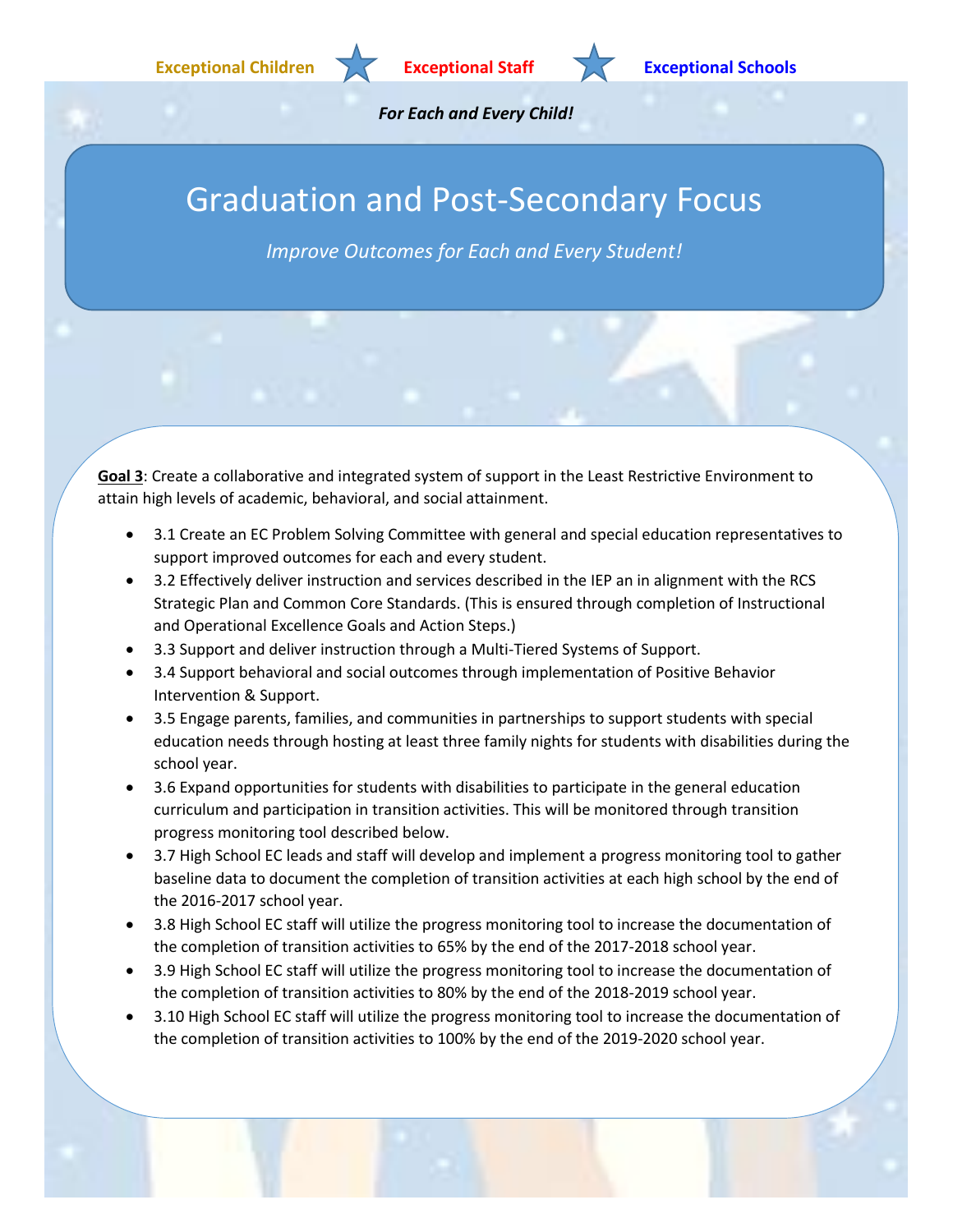**Exceptional Children Exceptional Staff Exceptional Schools**

### *For Each and Every Child!*



"By working together and focusing our efforts, we will continue to use performance data to refine our strategies and implement our strategic initiatives to provide each and every student with the highest quality educational experience, and we will support all employees as they help students with disabilities equip themselves with the skills, knowledge, and resources they will need to be independent, successful, and productive during their preschool through school-age years and into adulthood. The RCS EC Department is EXCEPTIONAL!"

-Stephanie Lowe Austin, Director of Exceptional Children

In order for each and every student to achieve, all employees must work together toward a common vision. The Exceptional Children's Department has aligned its strategic initiatives with the District's goals to clearly focus all staff who work with students with disabilities on an aligned course of action toward instructional improvement. By providing instructional excellence, operational excellence, and a focus on graduation and post-secondary outcomes, the Exceptional Chidlren's Department will create a collaborative system of support in the least restrictive encvironment to attain high levels of academic, behavioral, and social achievement outlined in this improvement plan. By providing high quality instruction, services, and supports, the Exceptional Children's Department will prepare students with disabilities for independent living, meaningful work, or post-secondary education, as well as facilitate the effective use of learning strategies, resulting in greater student independence and reducing their reliance on special education supports and services.

The District's and Exceptional Children's Department's success resides in the effectiveness of every employee. Our accomplishments will be measured through the specific results outlined the plans. Critical to our success is our belief that in the RCS Exceptional Children's Department, each and every student deserves an **exceptional education** in an **inspiring environment** with **caring educators**!

### *BE EXCEPTIONAL!*

**Exceptional Children Exceptional Staff Exceptional Schools**

*For Each and Every Child*